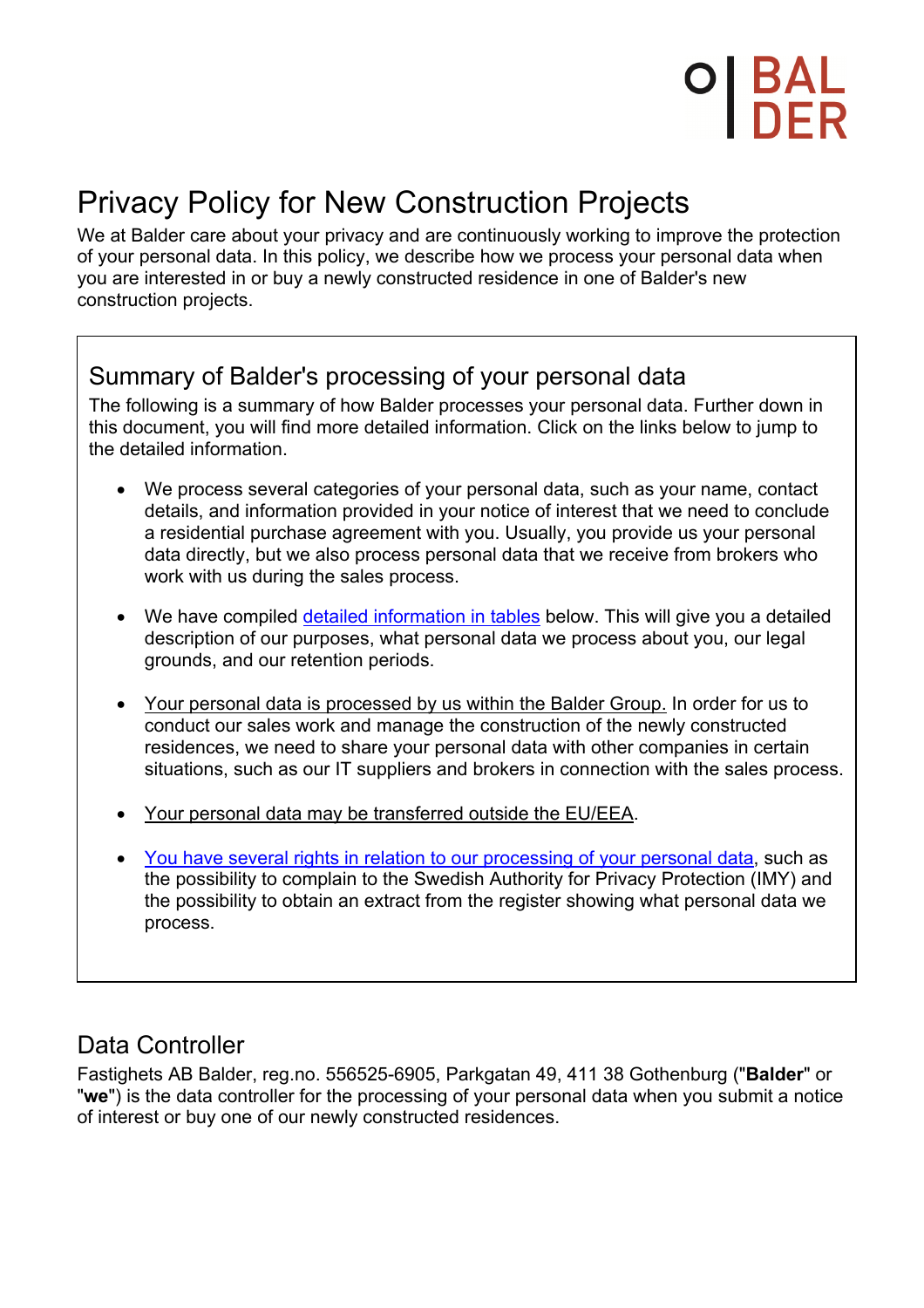Each respective company in the Balder Group subject to accounting obligation is the data controller for personal data processed for accounting purposes.

If you have any questions about Balder's processing of your personal data or if you wish to exercise your rights described below, please contact us at dataskydd@balder.se. You can also call us on +46 774-49 49 49.

#### Tenant-owners' association's data controllership

Upon construction of new residences, Balder establishes each tenant-owners' association. Balder is the data controller for the personal data as set out in this Privacy Policy until Balder has handed over the responsibility for the tenant-owners' association at a so-called *takeover meeting*. After that, the tenant-owners' association is operated by the association's members and each respective tenant-owners' association is independently responsible for the personal data processing. The tenant-owners' association will notify you separately about how the tenant-owners' association processes your personal data after the takeover meeting. Balder will continue to be the data controller only for certain purposes, described below.

## Detailed information about the processing of your personal data

In the tables below, you can read more about what personal data we process about you, why we process your personal data, how long we save your personal data, and what lawful basis we have for our processing.

| In connection with your notice of interest for a newly constructed residence                                                                                                                                                                                                                                                                                                |                                                                                                                                  |                                                                                                                                                                                                                                                                        |
|-----------------------------------------------------------------------------------------------------------------------------------------------------------------------------------------------------------------------------------------------------------------------------------------------------------------------------------------------------------------------------|----------------------------------------------------------------------------------------------------------------------------------|------------------------------------------------------------------------------------------------------------------------------------------------------------------------------------------------------------------------------------------------------------------------|
| <b>Purpose of the processing</b>                                                                                                                                                                                                                                                                                                                                            | Personal data being processed                                                                                                    | <b>Lawful basis</b>                                                                                                                                                                                                                                                    |
| • To receive and process<br>notices of interest.<br>• To send you information and<br>communicate with you about<br>the specific project that you<br>have expressed your interest<br>in.<br>• If the project belongs to an<br>area with several projects: To<br>send information and<br>communicate with you about<br>the geographical area to<br>which the project belongs. | $\bullet$ Name<br>• Contact details (email and<br>telephone number)<br>• Object of interest and<br>geographical area of interest | <b>Balancing of interests</b><br>Our legitimate interest is to process<br>the notices of interest for the newly<br>constructed residences and to send<br>information about the project and<br>geographical area of interest that you<br>have expressed an interest in. |
| • To analyse and obtain<br>information about where our<br>interested parties live.                                                                                                                                                                                                                                                                                          | • Postal code (optional)                                                                                                         | <b>Balancing of interests</b><br>Our legitimate interest is to analyse<br>and obtain information about where<br>our interested parties and customers<br>live if you have chosen to provide us<br>with your postal code.                                                |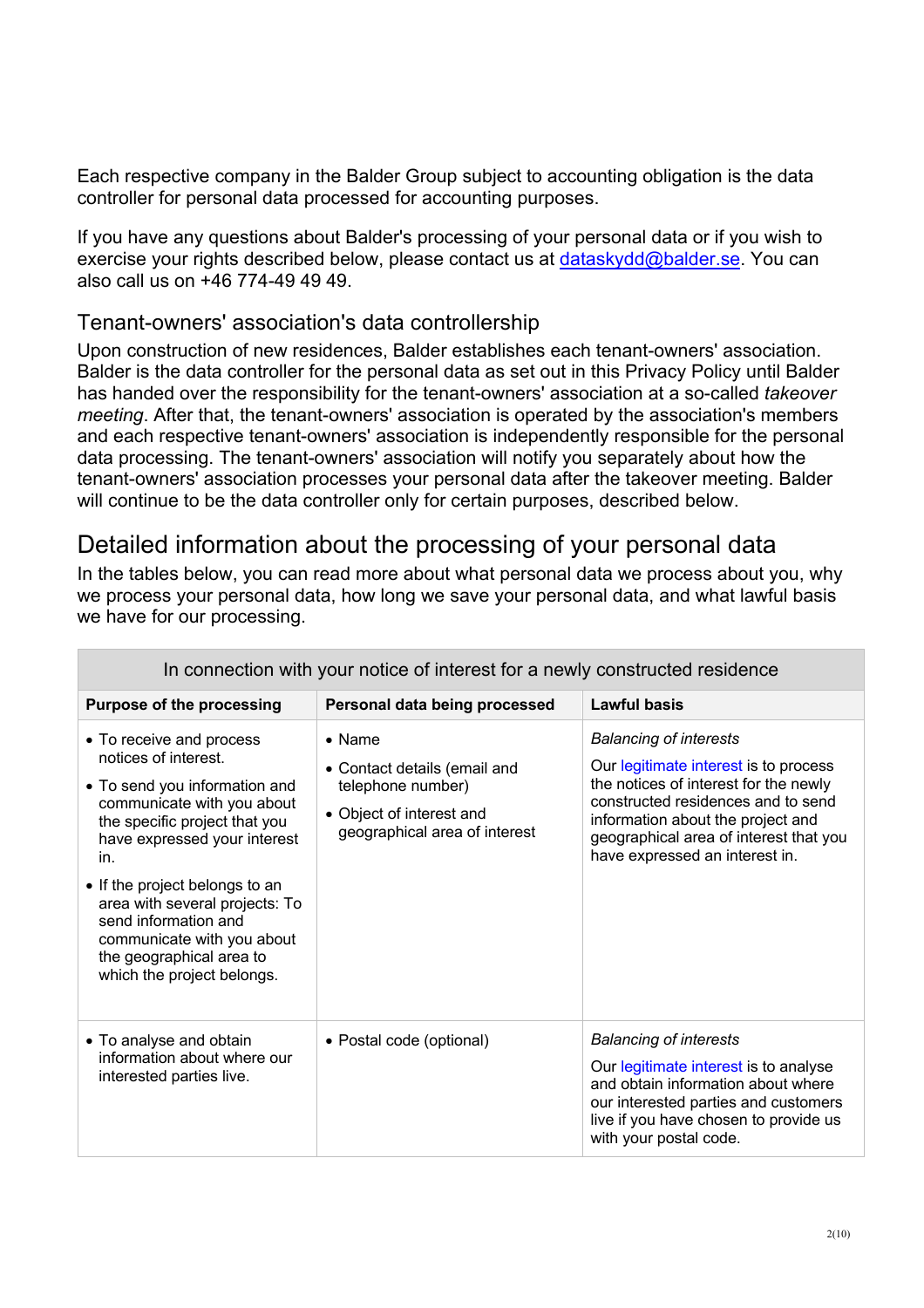| $\bullet$ In order for us to collect<br>additional personal data about<br>you from a third party to<br>obtain more information about<br>our interested parties and<br>thus know how to target our<br>marketing. The personal<br>identity number will be<br>transferred to the third party,<br>who will provide us with<br>further information about you. | • Personal identity number<br>(optional and only in connection<br>with your consent to relevant<br>processing)<br>• With your personal identity<br>number, we can obtain<br>information from third parties<br>about address, household<br>income, number of persons in the<br>household, age of persons in the<br>household, cars in the household,<br>family situation, marital status,<br>and country of birth. | Consent<br>To process your personal identity<br>number and share it with third parties,<br>we obtain your consent. |
|----------------------------------------------------------------------------------------------------------------------------------------------------------------------------------------------------------------------------------------------------------------------------------------------------------------------------------------------------------|-------------------------------------------------------------------------------------------------------------------------------------------------------------------------------------------------------------------------------------------------------------------------------------------------------------------------------------------------------------------------------------------------------------------|--------------------------------------------------------------------------------------------------------------------|
| • To analyse how our marketing<br>is working and how interested<br>parties find each project.                                                                                                                                                                                                                                                            | • Information about your browsing<br>history, such as which ad you<br>clicked on to get to a specific<br>project and which website you<br>visited before Balder.                                                                                                                                                                                                                                                  | Consent<br>To process this information about you,<br>we obtain your consent when you visit<br>our website.         |

**Retention period:** We delete your personal data for this purpose when the sale of a specific project is completed and occupancy has taken place. Until then, the personal data can be processed if any buyer cancels their purchase and Balder needs to contact more interested parties. If the project for which you have registered your interest belongs to an area with several projects, your personal data will only be deleted for this purpose when the entire geographical area is completed.

If you proceed in the process and enter into a residential purchase agreement, we will continue to process your personal data in accordance with what is stated below.

If you have chosen to provide your postal code, we will process it for 30 days from the collection. After that, we will remove the link between the postal code and your personal data.

If you have given your consent to the processing of your personal identity number, we will process it for six months from the collection.

If you have given your consent to us collecting information about your browsing history, we will save that information for three months.

| In connection with the sales start                                                |                                                                                                                                            |                                                                                                                                   |  |
|-----------------------------------------------------------------------------------|--------------------------------------------------------------------------------------------------------------------------------------------|-----------------------------------------------------------------------------------------------------------------------------------|--|
| <b>Purpose of the processing</b>                                                  | Personal data being processed                                                                                                              | <b>Lawful basis</b>                                                                                                               |  |
| • To manage and administer<br>sales start and order of the<br>interested parties. | $\bullet$ Name<br>• Contact details (email and<br>telephone number)<br>• Your position in the order of<br>priority for the specific object | <b>Balancing of interests</b><br>Our legitimate interest is to manage<br>the sales start for the newly<br>constructed residences. |  |
|                                                                                   | • Information that you provide us or<br>the broker, such as your specific<br>requests or information about<br>viewing                      |                                                                                                                                   |  |
|                                                                                   | Data collected during the sales<br>process may be collected by us at                                                                       |                                                                                                                                   |  |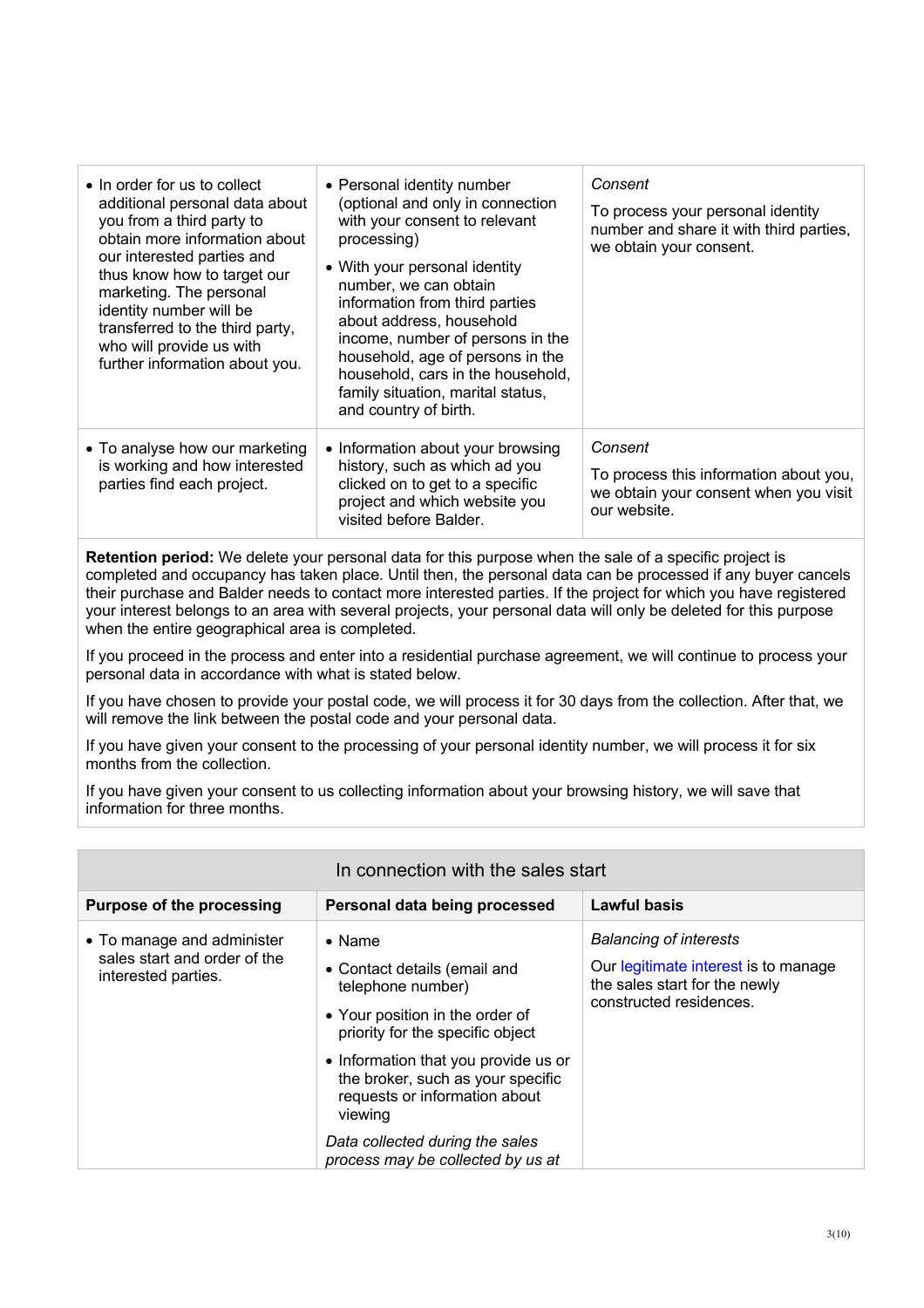| Balder or by the broker for the<br>project in question. |  |
|---------------------------------------------------------|--|
|                                                         |  |

**Retention period:** We delete your personal data for this purpose when the sale of a specific project is completed and occupancy has taken place. Until then, the personal data can be processed if any buyer cancels their purchase and Balder needs to contact more interested parties. If the project for which you have registered your interest belongs to an area with several projects, your personal data will only be deleted for this purpose when the entire geographical area is completed.

If you proceed in the process and enter into a residential purchase agreement, we will continue to process your personal data in accordance with what is stated below.

| Administer reservation agreements                                                                                                                                                                                                    |                                                                                                                                                                                                                                                                                                                                                                                                                 |                                                                                                                                                                                                                                                                                                                                                                                                 |  |
|--------------------------------------------------------------------------------------------------------------------------------------------------------------------------------------------------------------------------------------|-----------------------------------------------------------------------------------------------------------------------------------------------------------------------------------------------------------------------------------------------------------------------------------------------------------------------------------------------------------------------------------------------------------------|-------------------------------------------------------------------------------------------------------------------------------------------------------------------------------------------------------------------------------------------------------------------------------------------------------------------------------------------------------------------------------------------------|--|
| <b>Purpose of the processing</b>                                                                                                                                                                                                     | Personal data being processed                                                                                                                                                                                                                                                                                                                                                                                   | Lawful basis                                                                                                                                                                                                                                                                                                                                                                                    |  |
| • To enter into and<br>administer reservation<br>agreements for the<br>purchase of a residence<br>including payment of fees<br>in connection therewith.<br>• Manage any termination or<br>cancellation of reservation<br>agreements. | $\bullet$ Name<br>• Contact details (email and<br>telephone number)<br>• Address<br>• Personal identity number<br>• Specific object information<br>• Account number<br>• Loan commitment and UC credit<br>score and sometimes supplement<br>with employer's certificate, salary<br>and bank account details.<br>• Any other information you choose to<br>provide us with, such as the reason<br>for withdrawal. | <b>Balancing of interests</b><br>Our legitimate interest is to conclude<br>and manage reservation agreements<br>concluded between companies within<br>the Balder Group and you as an<br>interested party regarding a newly<br>constructed residence.<br>We process your personal identity<br>number to ensure that you are the right<br>person when administering the<br>reservation agreement. |  |

**Retention period:** The reservation agreements and the data collected in connection therewith are deleted when prior agreements are concluded. We store data from accounting records in accordance with what is stated below under "Compliance with the Swedish Accounting Act".

If we process your personal data for the withdrawal from a reservation agreement, we save your personal data linked to this for 12 months. In addition, only for accounting purposes.

| Administer prior agreements                                                                                                                                                      |                                                                                                                |                                                                                                                                                                                                                                                            |
|----------------------------------------------------------------------------------------------------------------------------------------------------------------------------------|----------------------------------------------------------------------------------------------------------------|------------------------------------------------------------------------------------------------------------------------------------------------------------------------------------------------------------------------------------------------------------|
| <b>Purpose of the processing</b>                                                                                                                                                 | Personal data being processed                                                                                  | Lawful basis                                                                                                                                                                                                                                               |
| • To enter into and<br>administer prior<br>agreements for the<br>purchase of a residence<br>including payment of fees<br>in connection therewith.<br>• Manage any termination or | $\bullet$ Name<br>• Contact details (email and<br>telephone number)<br>• Address<br>• Personal identity number | <b>Balancing of interests</b><br>Our legitimate interest is to conclude<br>and manage prior agreement<br>concluded between you and the<br>relevant tenant-owners' association for<br>the newly constructed residence.<br>We process your personal identity |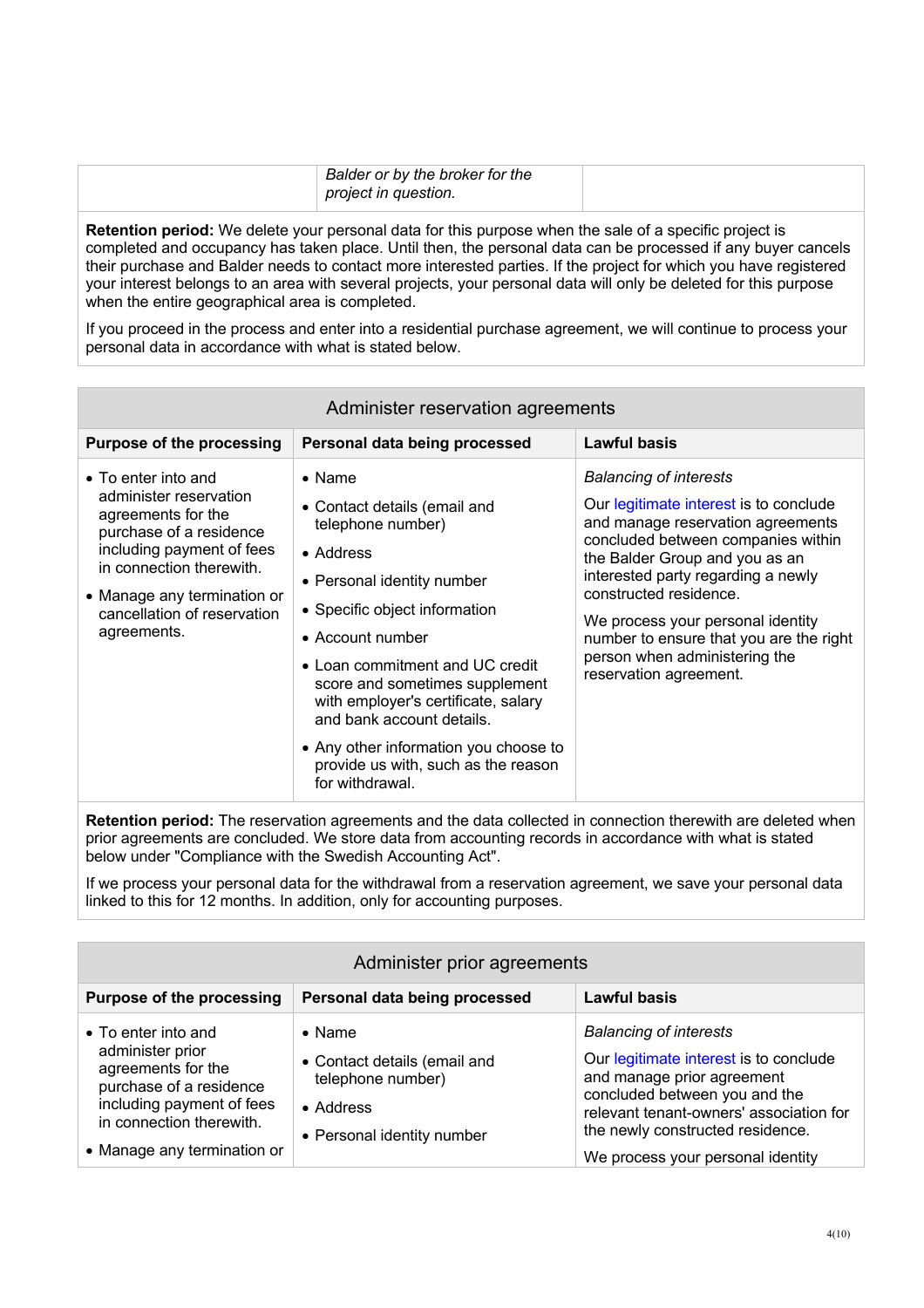| cancellation of prior<br>agreements. | • Specific object information<br>• Account number                                                                                     | number to ensure that you are the right<br>person when administering the prior<br>agreement. |
|--------------------------------------|---------------------------------------------------------------------------------------------------------------------------------------|----------------------------------------------------------------------------------------------|
|                                      | • Loan commitment and UC credit<br>score and sometimes supplement<br>with employer's certificate, salary<br>and bank account details. |                                                                                              |
|                                      | • Any other information you choose to<br>provide us with, such as the reason<br>for withdrawal.                                       |                                                                                              |

**Retention period:** Balder hands over the prior agreements to the relevant tenant-owners' association in connection with the takeover meeting. In connection herewith, data controllership is transferred from Balder to the tenant-owners' association.

However, data in supporting documents will be stored at Balder for our accounting purposes in accordance with what is stated below.

If we process your personal data for the withdrawal from a prior agreement, we save your personal data linked to this for 12 months. In addition, only for accounting purposes.

| Manage grant agreements                                                                                                                         |                                                                                                                                                                                                                                                                                                                     |                                                                                                                                                                                                                                                                                                                                        |  |
|-------------------------------------------------------------------------------------------------------------------------------------------------|---------------------------------------------------------------------------------------------------------------------------------------------------------------------------------------------------------------------------------------------------------------------------------------------------------------------|----------------------------------------------------------------------------------------------------------------------------------------------------------------------------------------------------------------------------------------------------------------------------------------------------------------------------------------|--|
| <b>Purpose of the processing</b>                                                                                                                | Personal data being processed                                                                                                                                                                                                                                                                                       | <b>Lawful basis</b>                                                                                                                                                                                                                                                                                                                    |  |
| • To enter into and<br>administer grant<br>agreements for the<br>purchase of a residence<br>including final payment in<br>connection therewith. | $\bullet$ Name<br>• Contact details (email and<br>telephone number)<br>• Address<br>• Personal identity number<br>• Specific object information<br>• Loan commitment and UC credit<br>score and in some cases<br>supplement with employer's<br>certificate, salary and bank account<br>details.<br>• Account number | <b>Balancing of interests</b><br>Our legitimate interest is to administer<br>a grant agreement between you and<br>the relevant tenant-owners' association<br>for the newly constructed residence.<br>We process your personal identity<br>number to ensure that you are the right<br>person when administering the grant<br>agreement. |  |

**Retention period:** Balder hands over the grant agreements to the relevant tenant-owners' association in connection with the takeover meeting. In connection herewith, data controllership is transferred from Balder to the tenant-owners' association.

However, data in supporting documents will be stored at Balder for our accounting purposes in accordance with what is stated below.

Send surveys after taking possession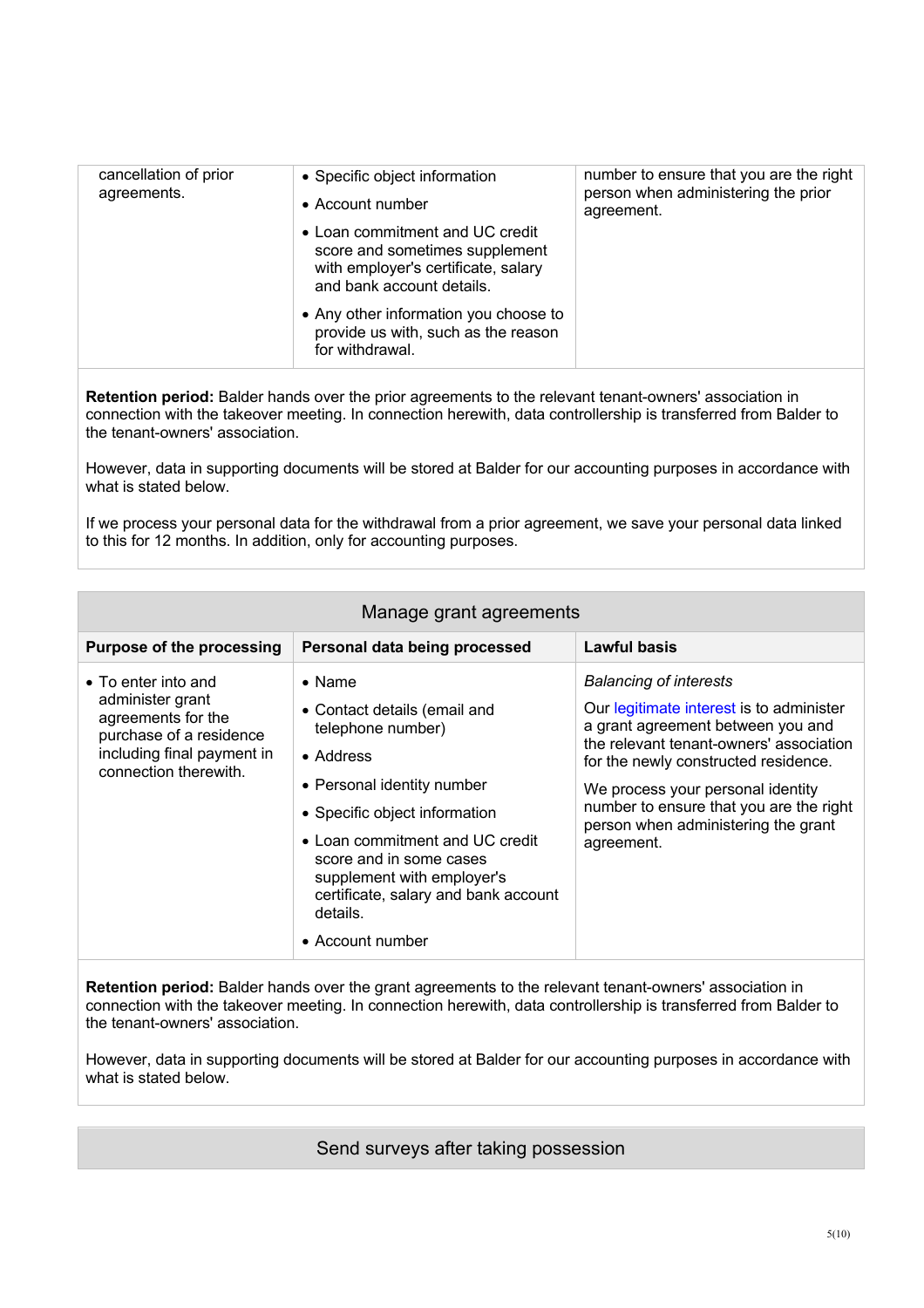| <b>Balancing of interests</b><br>• Investigate and evaluate our<br>$\bullet$ Name<br>sales process.<br>Our legitimate interest is to follow up,<br>• Contact details (email and<br>evaluate, and improve our sales<br>telephone number)<br>process.<br>• Address<br>• Your survey responses | <b>Purpose of the processing</b> | Personal data being processed | Lawful basis |
|---------------------------------------------------------------------------------------------------------------------------------------------------------------------------------------------------------------------------------------------------------------------------------------------|----------------------------------|-------------------------------|--------------|
|                                                                                                                                                                                                                                                                                             |                                  |                               |              |

**Retention period:** The data is anonymised within six weeks of the completion of the survey.

Administrative and technical management of the tenant-owners' association - until the takeover meeting

| <b>Purpose of the processing</b>                                                                                                                                                                                                                                                                                   | Personal data being processed                                                                                                                                                                                                                           | <b>Lawful basis</b>                                                                                                                                                                                                                                                                                                                                                                                   |
|--------------------------------------------------------------------------------------------------------------------------------------------------------------------------------------------------------------------------------------------------------------------------------------------------------------------|---------------------------------------------------------------------------------------------------------------------------------------------------------------------------------------------------------------------------------------------------------|-------------------------------------------------------------------------------------------------------------------------------------------------------------------------------------------------------------------------------------------------------------------------------------------------------------------------------------------------------------------------------------------------------|
| • Manage the administration<br>of the tenant-owners'<br>association, such as<br>drawing up membership<br>and apartment lists, fees,<br>applications for subletting,<br>and board work.<br>• Manage technical<br>administration of the<br>tenant-owners'<br>association, such as error<br>reports and disturbances. | $\bullet$ Name<br>• Contact details (email and<br>telephone number)<br>• Personal identity number<br>• Specific object and information<br>about the residence<br>• Information in board minutes<br>• Other information you choose to<br>provide us with | <b>Balancing of interests</b><br>Necessary for our legitimate interest in<br>administering the relationship with the<br>tenant-owner before the takeover<br>meeting has been held and fulfill a<br>legal obligation that the association has<br>under the Tenant Ownership Act.<br>We process your personal identity<br>number to ensure that you are the right<br>person in matters where necessary. |
| • Enter into agreements on<br>behalf of the tenant-<br>owners' association.                                                                                                                                                                                                                                        |                                                                                                                                                                                                                                                         |                                                                                                                                                                                                                                                                                                                                                                                                       |

**Retention period:** Balder provides the personal data to the relevant tenant-owners' association in connection with the takeover meeting. In connection herewith, data controllership is transferred from Balder to the tenantowners' association.

| Carry out inspections                                                             |                                                                                                                                                 |                                                                                            |
|-----------------------------------------------------------------------------------|-------------------------------------------------------------------------------------------------------------------------------------------------|--------------------------------------------------------------------------------------------|
| <b>Purpose of the processing</b>                                                  | Personal data being processed                                                                                                                   | <b>Lawful basis</b>                                                                        |
| • To carry out an inspection<br>of the property and the<br>individual residences. | $\bullet$ Name<br>• Contact details (email and<br>telephone number)<br>• Specific object<br>• Information that emerges during the<br>inspection | <b>Balancing of interests</b><br>Our legitimate interest is to carry out an<br>inspection. |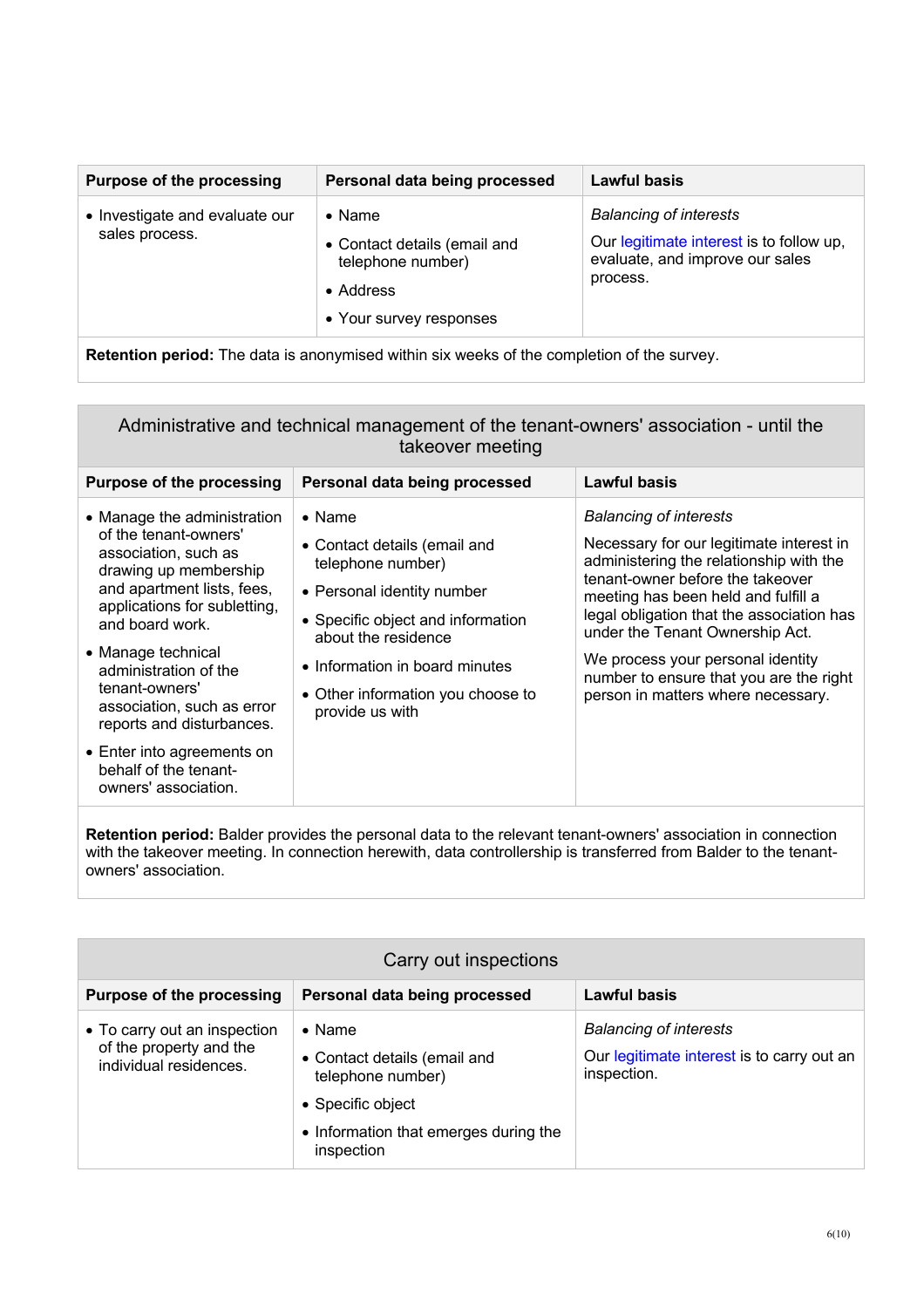**Retention period:** We delete your personal data for this purpose after ten years or, at the latest, when any dispute regarding errors has been settled.

| Insurance, warranty matters and legal cases                                                             |                                                                                                                                                                |                                                                                                                                                                                                                                                                                                                                                                                                                               |
|---------------------------------------------------------------------------------------------------------|----------------------------------------------------------------------------------------------------------------------------------------------------------------|-------------------------------------------------------------------------------------------------------------------------------------------------------------------------------------------------------------------------------------------------------------------------------------------------------------------------------------------------------------------------------------------------------------------------------|
| <b>Purpose of the processing</b>                                                                        | Personal data being processed                                                                                                                                  | <b>Lawful basis</b>                                                                                                                                                                                                                                                                                                                                                                                                           |
| • To handle insurance and<br>warranty matters.<br>• To administer, initiate, and<br>defend legal cases. | $\bullet$ Name<br>• Contact details (email and<br>telephone number)<br>• Personal identity number<br>• Information about the specific object<br>and the matter | <b>Balancing of interests</b><br>Our legitimate interest is to fulfil our<br>warranty obligations and necessary for<br>our legitimate interest in looking after<br>and defending legal claims and fulfilling<br>our obligations related to warranty<br>commitments.<br>We process your personal identity<br>number to ensure that you are the right<br>person in connection with insurance,<br>dispute, and warranty matters. |

**Retention period:** We delete your personal data based on this purpose when the warranty period has ended, which is normally ten years after taking possession of the housing project. If a dispute has arisen, we will process your personal data until the dispute is finally settled.

| Fulfill accounting obligations                              |                               |                                                                                                                                                                                                                                                                                                                                               |
|-------------------------------------------------------------|-------------------------------|-----------------------------------------------------------------------------------------------------------------------------------------------------------------------------------------------------------------------------------------------------------------------------------------------------------------------------------------------|
| <b>Purpose of the processing</b>                            | Personal data being processed | Lawful basis                                                                                                                                                                                                                                                                                                                                  |
| • To fulfill our legal obligations<br>regarding accounting. | • Supporting documents        | Legal obligation<br>To fulfil our legal obligations under the<br>Swedish Accounting Act. For this<br>purpose, each respective company<br>within Balder's group is the data<br>controller for their accounting. The<br>tenant-owners' association is also a<br>separate data controller for processing<br>linked to its accounting obligation. |

**Retention period:** We delete your personal data based on this purpose seven years after the end of the calendar year in which the financial year ended.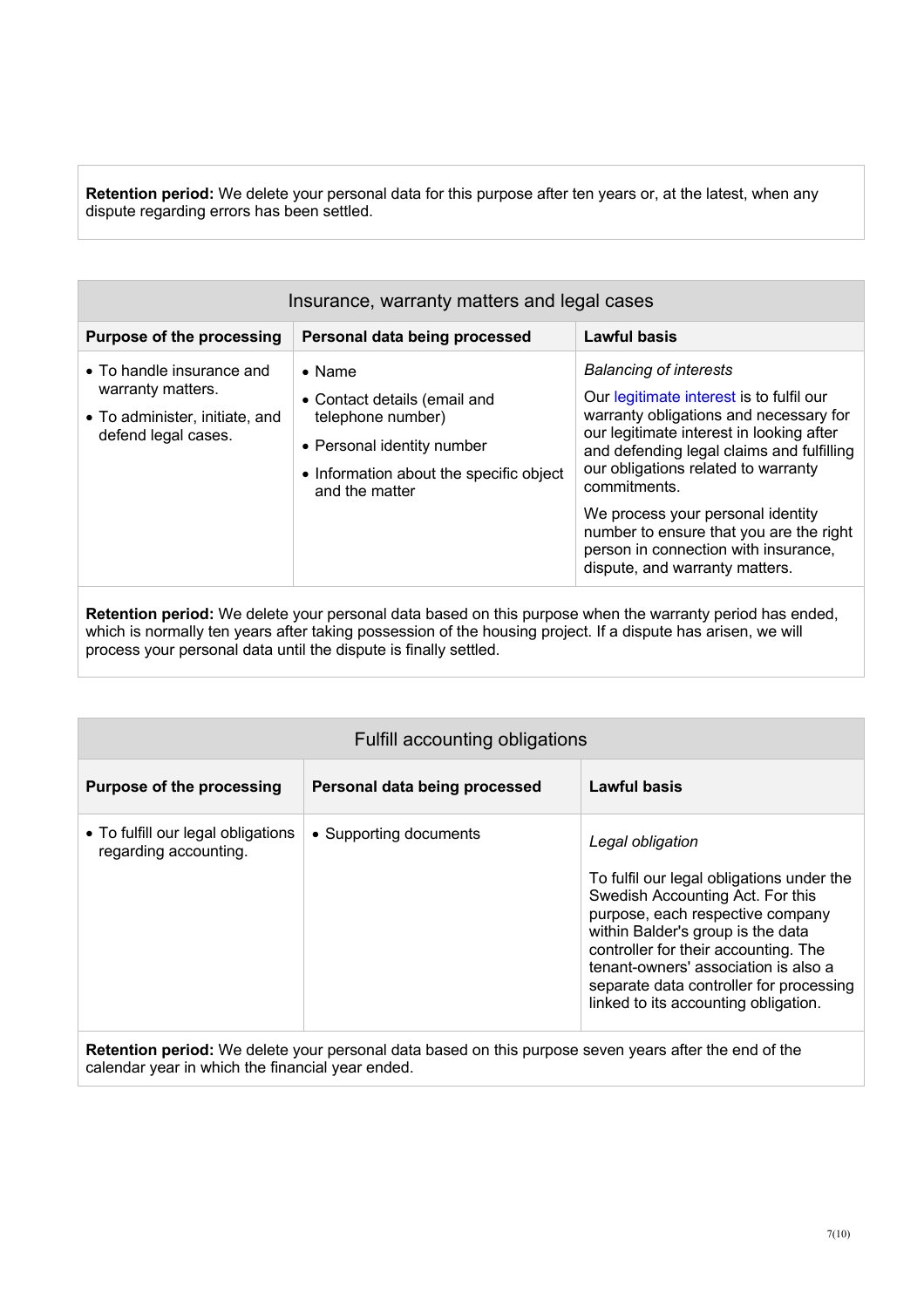## What does the balancing of interests mean?

As stated above, in certain situations we process your personal data based on the balancing of interests. The balancing of interests means that we process your personal data when the processing is necessary for purposes related to our legitimate interests. Our legitimate interests will only constitute a lawful basis for the processing of your personal data if your interests and fundamental rights and freedoms do not outweigh our legitimate interests.

*If you would like to know more about how we have made this assessment or object to it, you are welcome to contact us at the contact details provided above.*

## With whom do we share your personal data?

We share your personal data with companies within the Balder Group and with our partners and suppliers in the manner described below.

- We share your personal data with the company within Balder's group that owns the project and to the tenant-owners' association established in connection with the project. Prior to the takeover meeting, Balder is also the data controller for the processing that takes place within the tenant-owners' association.
- If we engage brokers in connection with the sales process, we share information about you as an interested party with the broker in question.
- In order to have a functioning IT system and telephony and to conduct our business efficiently, we share your personal data with our IT and call center suppliers who process your personal data on our behalf and according to our instructions.
- If you have given your consent, we share your personal data with a third party who provides us with additional information about you as an interested party.
- Public authorities and courts when we have a legal obligation to do so or in cases where we have a legal claim.
- Companies responsible for managing your residence.
- Insurance companies in the event of an insurance matter.

*If you would like more information about how we share your personal data, you are welcome to contact us at the contact details provided above.*

## Processing of your personal data outside the EU/EEA

The IT suppliers we use may transfer personal data outside the EU/EEA. This is done if the transfer is supported by the EU General Data Protection Regulation (GDPR). This means that the transfer can be based on, for example, European Commission decisions or standard contractual clauses with additional security measures.

*If you would like more information about how your personal data is processed outside the EU/EEA, you are welcome to contact us at the contact details provided at the beginning of this Privacy Policy.*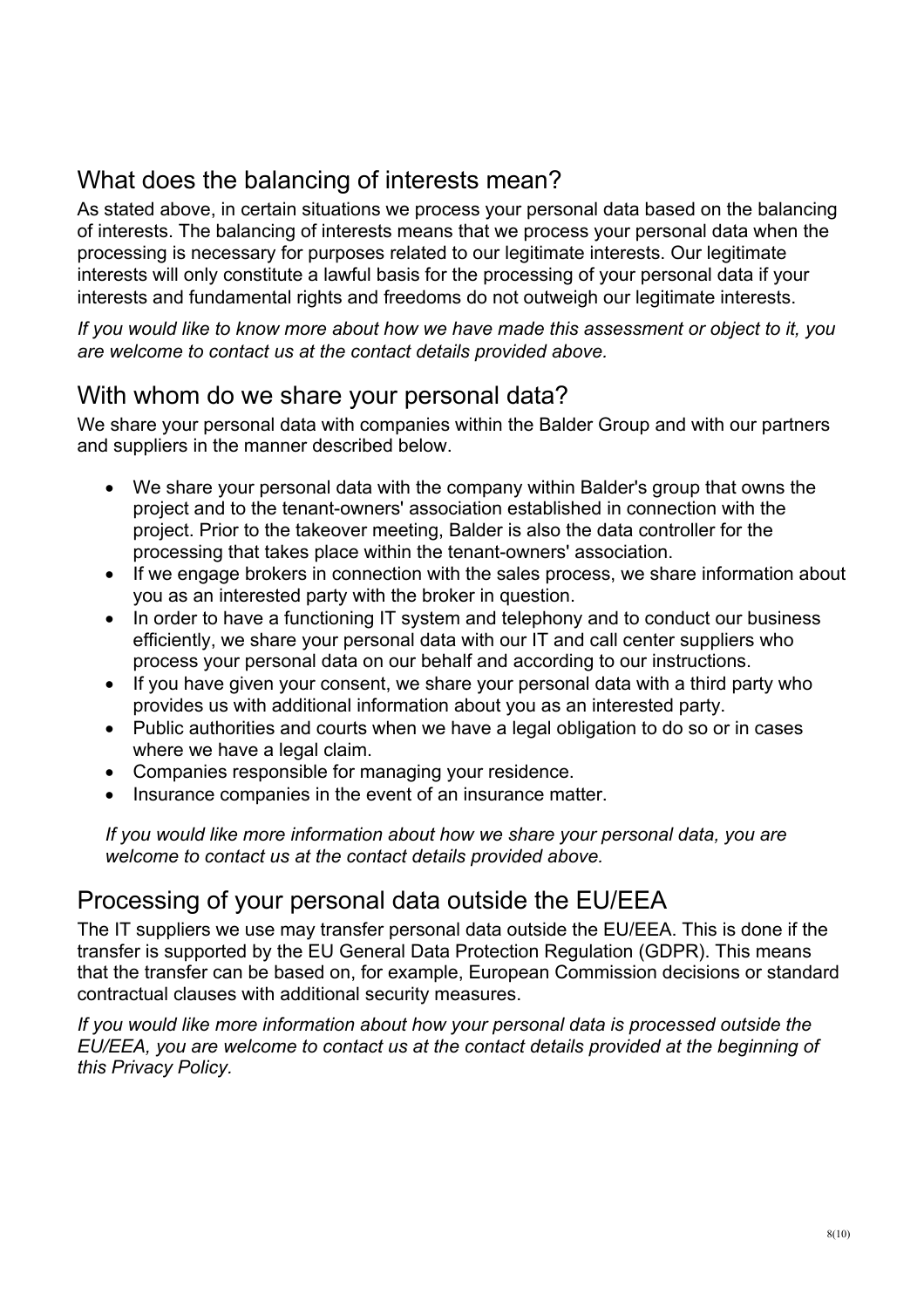## Your rights

You have several rights in relation to our processing of your personal data. To exercise your rights, you are welcome to contact us. Our contact details are provided at the beginning of this policy.

## **Right of access**

You have the right to receive confirmation of whether we process your personal data and the right to access information about how the personal data is processed, such as the purposes of the processing and what categories of personal data the processing applies to. You also have the right to a copy of the personal data we process about you.

#### **Right to rectification and right to object to processing**

You have the right to have inaccurate personal data corrected without undue delay (for example, if you have changed contact details) and the right to have incomplete personal data supplemented.

You can object to personal data processing based on a balancing of interests at any time. If we can demonstrate that our legitimate interests in the processing outweigh your interests and fundamental rights and freedoms or if our processing is for the determination, exercise, or defence of legal claims, we may continue our processing despite your objection.

## **Right to erasure (right to be forgotten)**

You have the right to request erasure of your personal data if:

- the personal data are no longer necessary in relation to the purposes for which they were collected or otherwise processed;
- you withdraw the consent on which the processing is based and there is no other legal ground for the processing;
- you object to the processing and there are no legitimate grounds for continuing our processing;
- the personal data have been unlawfully processed; or
- the personal data must be erased for compliance with a legal obligation to which we are subject.

#### **Right to restriction of processing**

You have the right to request that the processing of your personal data be restricted if:

- you dispute the accuracy of the personal data (however, the limitation only applies during the period we verify the accuracy of the personal data);
- the processing is unlawful and you oppose the erasure of the personal data and request the restriction of their use instead;
- you need the personal data for the establishment, exercise, or defence of legal claims even though we no longer need the personal data for the stated purpose of the processing; or
- if you have objected to the processing and we have not verified whether our legitimate interest in processing your personal data overrides your legitimate interest in restricting the processing of your personal data.